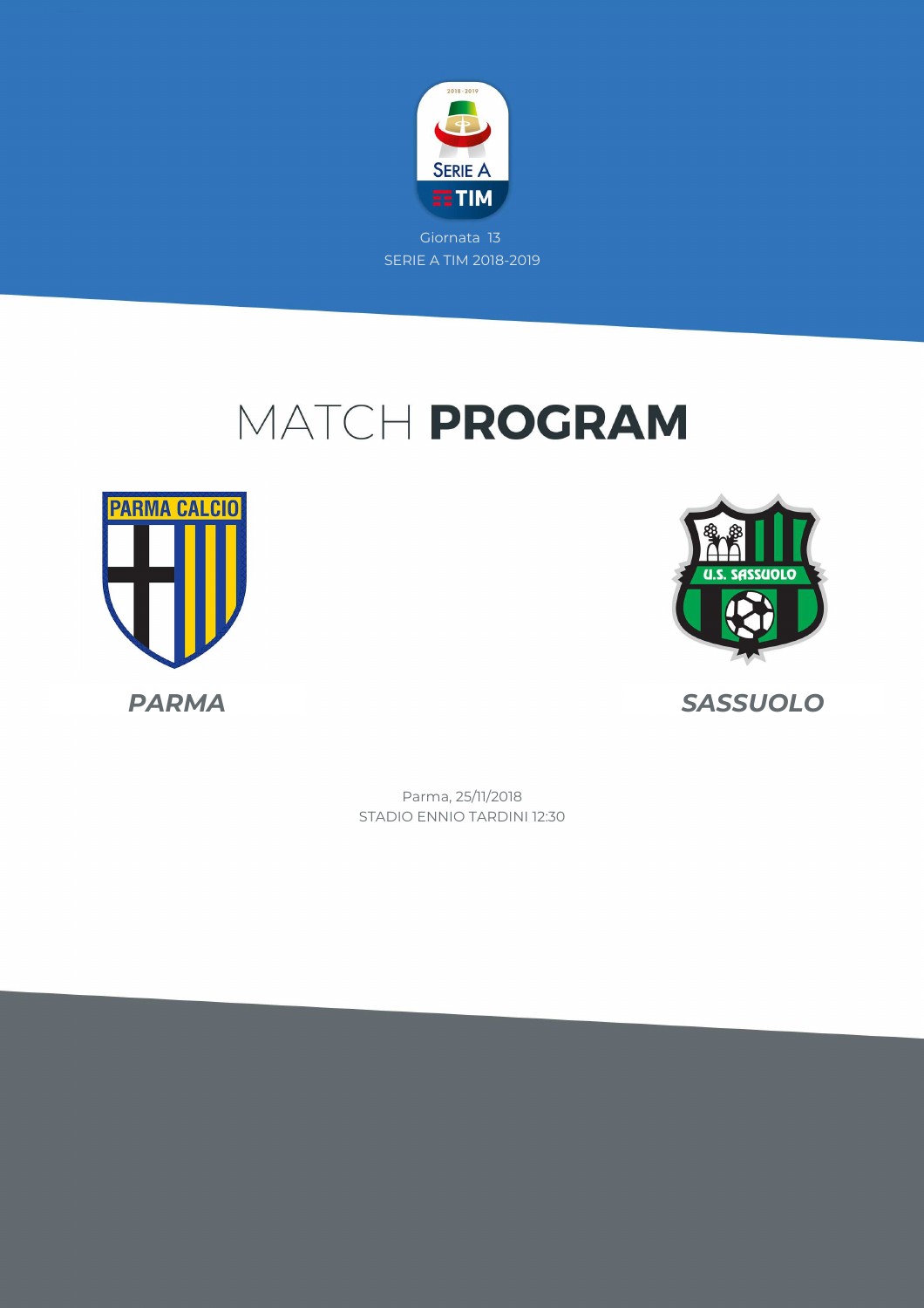

## MATCH PROGRAM



**SERIE A** 

#### **PARMA** *vs* SASSUOLO Parma, 25/11/2018





### *RISULTATI STAGIONALI*

| <b>TOTALI</b>         | <b>PTI</b>       | <b>GIOC</b> | <b>VINTE</b>   | <b>NULLE</b>            | <b>PERSE</b> | GF | <b>GS</b> | <b>DIFF.RETI</b>            |
|-----------------------|------------------|-------------|----------------|-------------------------|--------------|----|-----------|-----------------------------|
| <b>PARMA</b>          | 17               | 12          | 5              | $\mathbf{2}$            | 5            | 12 | 15        | $-3$                        |
| <b>SASSUOLO</b>       | <b>19</b>        | 12          | 5              | 4                       | 3            | 20 | 17        | $+3$                        |
| <b>CASA/TRASFERTA</b> | <b>PTI</b>       | <b>GIOC</b> | <b>VINTE</b>   | <b>NULLE</b>            | <b>PERSE</b> | GF | GS        | <b>MEDIA</b><br><b>GOAL</b> |
| <b>PARMA</b>          | $\boldsymbol{8}$ | 6           | $\overline{2}$ | $\overline{\mathbf{2}}$ | 2            | 6  | 6         |                             |
| <b>SASSUOLO</b>       | 8                | 6           | $\mathbf{2}$   | 2                       | ാ<br>z.,     | 7  | 6         | 1.2                         |

#### *ULTIMI PRECEDENTI*

| 2014-15 27 \ G         | <b>SASSUOLO</b>                                                                         | <b>PARMA</b>                                                                                                 |         |
|------------------------|-----------------------------------------------------------------------------------------|--------------------------------------------------------------------------------------------------------------|---------|
| 15/03/2015             | 24'(1°T) N. SANSONE, 36'(1°T) N. SANSONE, 16'(2°T) D.<br>BERARDI, 20'(2°T) S. MISSIROLI | 26'(1°T) A. LILA                                                                                             | $4 - 7$ |
| 2014-15 8 \ G          | <b>PARMA</b>                                                                            | <b>SASSUOLO</b>                                                                                              |         |
| 25/10/2014             | 33'(2°T) A. CASSANO                                                                     | 20'(1 <sup>°</sup> T) S. FLOCCARI, 23'(1 <sup>°</sup> T) F. ACERBI, 7'(2 <sup>°</sup> T) S.<br><b>TAIDER</b> | $1 - 3$ |
| $2013 - 1426 \wedge G$ | <b>SASSUOLO</b>                                                                         | <b>PARMA</b>                                                                                                 |         |
| 02/03/2014             |                                                                                         | 1'(1°T) M. PAROLO                                                                                            | $O-I$   |
| $2013 - 14$ 7 \ G      | <b>PARMA</b>                                                                            | <b>SASSUOLO</b>                                                                                              |         |
| 06/10/2013             | 32'(1°T) R. PALLADINO, 25'(2°T) A. ROSI, 31'(2°T) A.<br><b>CASSANO</b>                  | 51'(1 <sup>°</sup> T) D. BERARDI                                                                             | $3 - 7$ |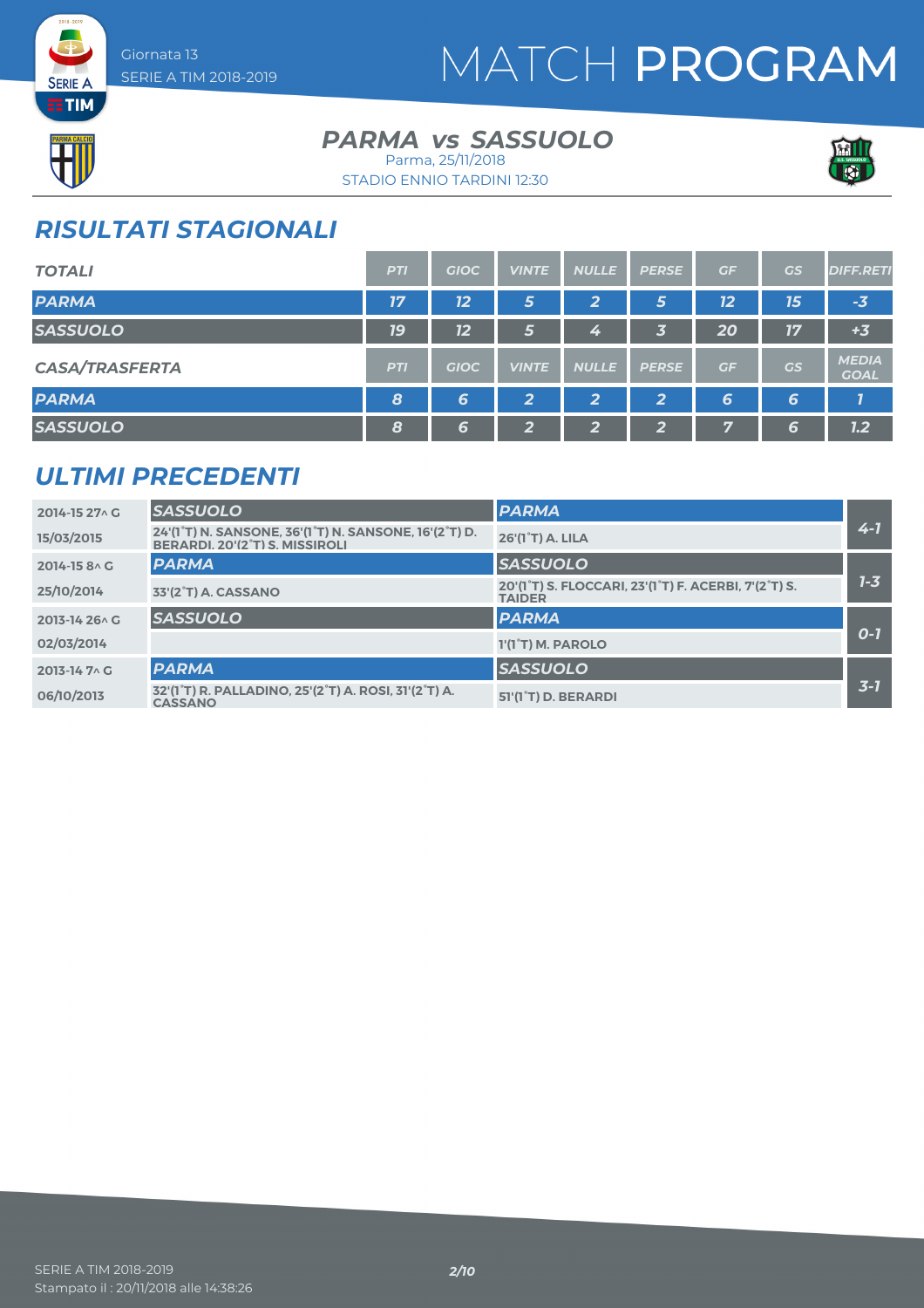**SERIE A EETIM** 

## MATCH PROGRAM

#### **PARMA** *vs* SASSUOLO Parma, 25/11/2018

STADIO ENNIO TARDINI 12:30



### *ROSA DELLE SQUADRE*

| <b>PARMA</b>                   | PRES. A                 | <b>GOL A</b>     | GOL 2018-19      | PRES. 2018-19    | MIN. 2018-19     |
|--------------------------------|-------------------------|------------------|------------------|------------------|------------------|
| <b>PORTIERI</b>                |                         |                  |                  |                  |                  |
| 1 PIERLUIGI FRATTALI           | O                       | $\boldsymbol{O}$ | $\boldsymbol{0}$ | $\overline{o}$   | 0                |
| 55 LUIGI SEPE                  | 45                      | 52               | 15               | 12               | 1144             |
| <b>56 FABRIZIO BAGHERIA</b>    | O                       | O                | 0                | $\boldsymbol{O}$ | O                |
| <b>DIFENSORI</b>               |                         |                  |                  |                  |                  |
| <b>2 SIMONE IACOPONI</b>       | 13                      | O                | $\boldsymbol{0}$ | 12               | <b>1126</b>      |
| <b>3 FEDERICO DIMARCO</b>      | 17                      | $\mathbf{7}$     | $\overline{I}$   | 4                | 209              |
| <b>13 FRANCISCO SIERRALTA</b>  | $\mathbf{7}$            | O                | 0                | $\mathbf{7}$     | 78               |
| <b>18 MASSIMO GOBBI</b>        | 406                     | 12               | $\boldsymbol{0}$ | 77               | 844              |
| <b>22 BRUNO ALVES</b>          | 48                      | $\mathbf{I}$     | 0                | 12               | 1144             |
| 23 MARCELLO GAZZOLA            | 82                      | O                | $\boldsymbol{0}$ | $\overline{2}$   | 48               |
| <b>RICCARDO GAGLIOLO</b><br>28 | 43                      | $\mathbf{I}$     | 0                | 12               | 1144             |
| 54 ANDREA DI MAGGIO            | $\boldsymbol{O}$        | $\boldsymbol{O}$ | $\boldsymbol{0}$ | $\boldsymbol{O}$ | $\boldsymbol{o}$ |
| <b>65 GIOVANNI PINTO</b>       | $\boldsymbol{0}$        | O                | 0                | 0                | O                |
| <b>95 ALESSANDRO BASTONI</b>   | 70                      | $\boldsymbol{O}$ | $\boldsymbol{0}$ | 3                | 149              |
| <b>CENTROCAMPISTI</b>          |                         |                  |                  |                  |                  |
| 5 LEO STULAC                   | 11                      | 0                | $\boldsymbol{0}$ | 77               | 1001             |
| <b>7 ALESSIO DA CRUZ</b>       | 3                       | $\boldsymbol{O}$ | $\boldsymbol{0}$ | $\overline{3}$   | <b>159</b>       |
| 8 ALESSANDRO DEIOLA            | 25                      | 0                | 0                | 7                | 317              |
| <b>11 GIANNI MUNARI</b>        | <b>779</b>              | 9                | $\boldsymbol{0}$ | $\boldsymbol{O}$ | $\boldsymbol{O}$ |
| <b>17 ANTONINO BARILLA'</b>    | 49                      | $\overline{2}$   | $\overline{1}$   | 77               | 1014             |
| <b>20 ANTONIO DI GAUDIO</b>    | 39                      | 3                | $\boldsymbol{0}$ | 70               | 655              |
| 21 MATTEO SCOZZARELLA          | 5                       | O                | 0                | $\overline{2}$   | 93               |
| <b>32 LUCA RIGONI</b>          | 289                     | 29               | $\overline{I}$   | $\mathbf{9}$     | 732              |
| 33 JACOPO DEZI                 | O                       | 0                | 0                | O                | $\boldsymbol{o}$ |
| <b>53 DRISSA CAMARA</b>        | $\boldsymbol{O}$        | $\boldsymbol{O}$ | $\boldsymbol{0}$ | $\boldsymbol{O}$ | $\boldsymbol{o}$ |
| <b>61 LUIGI SCAGLIA</b>        | $\boldsymbol{0}$        | 0                | 0                | O                | O                |
| <b>70 ANTONIO VACCA</b>        | $\boldsymbol{O}$        | $\boldsymbol{O}$ | $\boldsymbol{0}$ | $\boldsymbol{O}$ | $\boldsymbol{O}$ |
| <b>71 GIUSEPPE CARRIERO</b>    | $\boldsymbol{0}$        | O                | O                | $\boldsymbol{O}$ | $\boldsymbol{o}$ |
| <b>88 ALBERTO GRASSI</b>       | 66                      | 4                | $\boldsymbol{0}$ | 4                | 268              |
| <b>ATTACCANTI</b>              |                         |                  |                  |                  |                  |
| 9 FABIO CERAVOLO               | 85                      | 7                | $\overline{I}$   | 77               | 488              |
| <b>10 AMATO CICIRETTI</b>      | 15                      | $\overline{2}$   | $\boldsymbol{o}$ | 3                | 96               |
| <b>26 LUCA SILIGARDI</b>       | 73                      | 8                | $\mathbf{I}$     | 7                | 526              |
| 27 GERVINHO                    | 79                      | 21               | 4                | 8                | 603              |
| <b>45 ROBERTO INGLESE</b>      | 103                     | 28               | 3                | 9                | 646              |
| <b>60 DAVIDE MASTAJ</b>        | 0                       | $\boldsymbol{o}$ | $\boldsymbol{o}$ | $\boldsymbol{0}$ | $\boldsymbol{o}$ |
| <b>64 FEDERICO PELLE</b>       | 0                       | O                | 0                | 0                | 0                |
| <b>67 SEBASTIANO LONGO</b>     | $\boldsymbol{0}$        | $\boldsymbol{O}$ | $\boldsymbol{0}$ | $\boldsymbol{0}$ | $\boldsymbol{o}$ |
| 72 EMANUELE CALAIO'            | 174                     | 34               | 0                | 0                | 0                |
| <b>77 JONATHAN BIABIANY</b>    | <b>191</b>              | 22               | $\boldsymbol{o}$ | 3                | <b>112</b>       |
| 93 MATTIA SPROCATI             | $\mathbf{I}$            | O                | 0                | 1                | 15               |
| 99 YVES BARAYE                 | $\boldsymbol{O}$        | $\boldsymbol{O}$ | $\boldsymbol{o}$ | $\boldsymbol{0}$ | $\boldsymbol{o}$ |
| <b>STAFF TECNICO</b>           |                         |                  |                  |                  |                  |
| <b>Allenatore</b>              | <b>ROBERTO D'AVERSA</b> |                  |                  |                  |                  |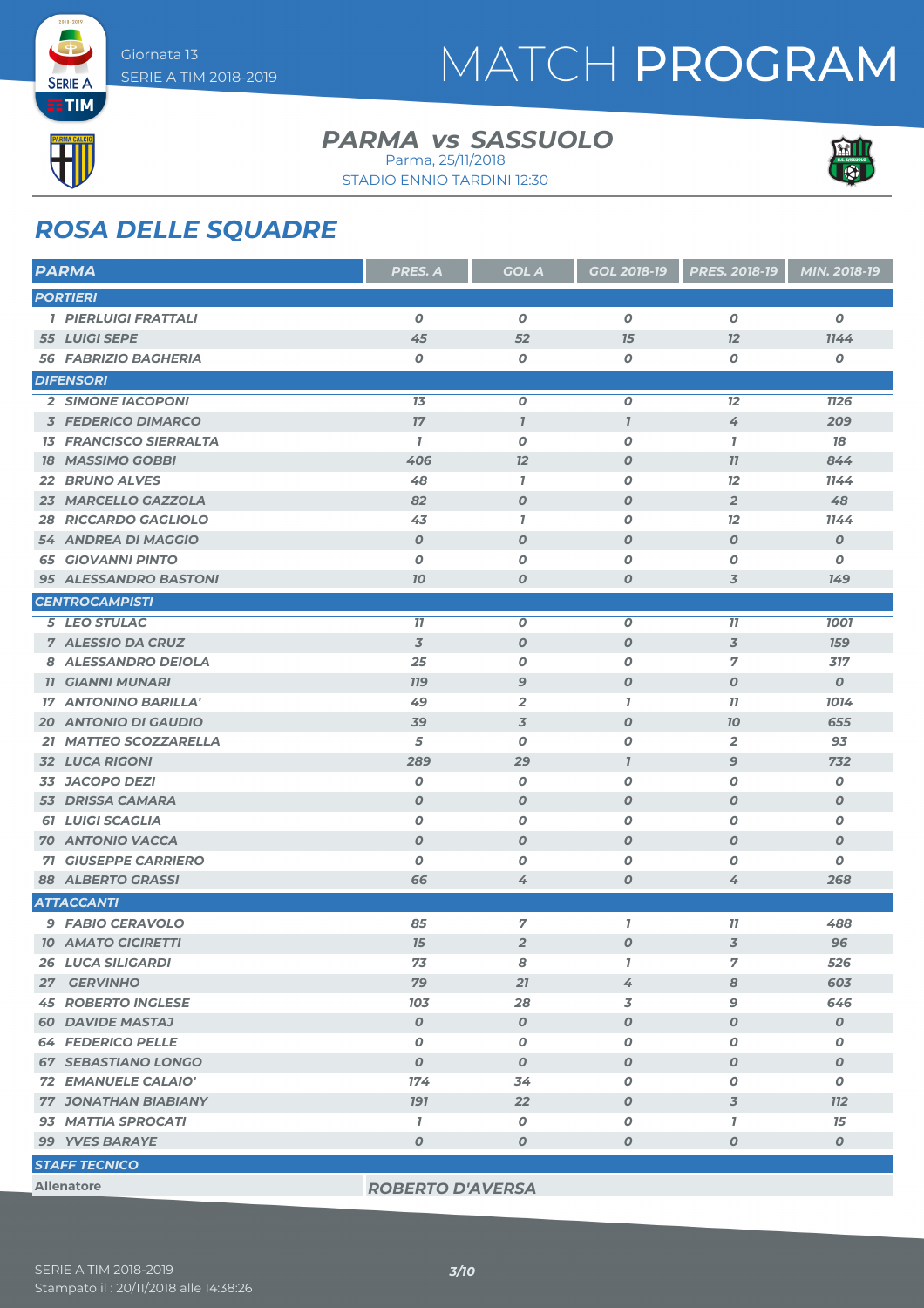# MATCH PROGRAM

### **EETIM** PARMA CA

**SERIE A** 

#### **PARMA** *vs* SASSUOLO Parma, 25/11/2018

STADIO ENNIO TARDINI 12:30



| <b>SASSUOLO</b>                 | PRES. A          | <b>GOL A</b>     | <b>GOL 2018-19</b> | PRES. 2018-19    | MIN. 2018-19     |
|---------------------------------|------------------|------------------|--------------------|------------------|------------------|
| <b>PORTIERI</b>                 |                  |                  |                    |                  |                  |
| <b>28 GIACOMO SATALINO</b>      | $\boldsymbol{o}$ | $\boldsymbol{o}$ | $\boldsymbol{o}$   | $\boldsymbol{o}$ | $\boldsymbol{o}$ |
| <b>36 STEFANO TURATI</b>        | $\boldsymbol{0}$ | $\boldsymbol{O}$ | $\boldsymbol{O}$   | $\boldsymbol{O}$ | $\boldsymbol{O}$ |
| <b>37 MATTEO CAMPANI</b>        | $\boldsymbol{0}$ | $\boldsymbol{O}$ | 0                  | $\boldsymbol{O}$ | 0                |
| <b>47 ANDREA CONSIGLI</b>       | 311              | 417              | 17                 | 12               | <b>1152</b>      |
| <b>79 GIANLUCA PEGOLO</b>       | <b>101</b>       | 157              | 0                  | 0                | $\boldsymbol{o}$ |
| <b>DIFENSORI</b>                |                  |                  |                    |                  |                  |
| 2 MARLON                        | 10               | $\mathbf{7}$     | $\mathbf{I}$       | 70               | 950              |
| <b>5 MAURICIO LEMOS</b>         | $\overline{9}$   | $\mathbf{I}$     | $\boldsymbol{O}$   | $\mathbf{I}$     | 94               |
| <b>6 ROGERIO</b>                | 24               | $\boldsymbol{0}$ | 0                  | 77               | 890              |
| <b>13 FEDERICO PELUSO</b>       | 226              | $\overline{7}$   | $\boldsymbol{O}$   | $\boldsymbol{O}$ | $\boldsymbol{O}$ |
| <b>17 LEONARDO SERNICOLA</b>    | $\boldsymbol{0}$ | $\boldsymbol{O}$ | $\boldsymbol{o}$   | $\boldsymbol{O}$ | $\boldsymbol{O}$ |
| 21 POL LIROLA                   | 57               | $\mathbf{I}$     | $\mathbf{7}$       | 77               | 962              |
| 23 GIANGIACOMO MAGNANI          | 9                | $\boldsymbol{o}$ | 0                  | 9                | 801              |
| <b>31 GIAN MARCO FERRARI</b>    | 79               | 8                | 3                  | 12               | <b>1152</b>      |
| <b>38 STEFANO FERRARESI</b>     | $\boldsymbol{0}$ | $\boldsymbol{O}$ | $\boldsymbol{O}$   | $\boldsymbol{0}$ | $\boldsymbol{0}$ |
| <b>39 CRISTIAN DELL'ORCO</b>    | 79               | $\boldsymbol{O}$ | $\boldsymbol{O}$   | $\overline{2}$   | 27               |
| <b>98 CLAUD ADJAPONG</b>        | 30               | $\overline{2}$   | $\mathbf{I}$       | 3                | 183              |
| <b>CENTROCAMPISTI</b>           |                  |                  |                    |                  |                  |
| <b>4 FRANCESCO MAGNANELLI</b>   | 144              | 3                | $\boldsymbol{o}$   | 6                | 572              |
| <b>9 FILIP DJURICIC</b>         | 42               | $\mathbf{I}$     | $\mathbf{I}$       | $\overline{7}$   | 463              |
| <b>12 STEFANO SENSI</b>         | 41               | 3                | 0                  | 8                | 453              |
| <b>27 KEVIN-PRINCE BOATENG</b>  | 95               | 75               | 4                  | 70               | 794              |
| <b>32 ALFRED DUNCAN</b>         | 148              | 3                | $\boldsymbol{o}$   | $\overline{7}$   | 644              |
| <b>68 MEHDI BOURABIA</b>        | 9                | $\boldsymbol{0}$ | $\boldsymbol{O}$   | 9                | 619              |
| <b>73 MANUEL LOCATELLI</b>      | 56               | $\overline{2}$   | $\boldsymbol{o}$   | 8                | 630              |
| <b>ATTACCANTI</b>               |                  |                  |                    |                  |                  |
| <b>10 ALESSANDRO MATRI</b>      | 323              | 97               | $\mathbf{I}$       | 4                | 70               |
| <b>18 GIACOMO RASPADORI</b>     | $\boldsymbol{O}$ | $\boldsymbol{O}$ | $\boldsymbol{O}$   | $\boldsymbol{O}$ | $\boldsymbol{O}$ |
| <b>19 JENS ODGAARD</b>          | $\boldsymbol{0}$ | $\boldsymbol{O}$ | 0                  | 0                | 0                |
| <b>20 JEREMIE BOGA</b>          | 6                | $\boldsymbol{0}$ | $\boldsymbol{O}$   | 6                | 231              |
| <b>25 DOMENICO BERARDI</b>      | 153              | 49               | $\overline{2}$     | 11               | 940              |
| 29 MARCELLO TROTTA              | 71               | 77               | $\boldsymbol{o}$   | $\boldsymbol{0}$ | $\boldsymbol{O}$ |
| <b>30 KHOUMA BABACAR</b>        | 123              | 31               | $\overline{2}$     | 77               | 453              |
| <b>34 FEDERICO DI FRANCESCO</b> | 63               | $\overline{7}$   | $\overline{2}$     | 8                | 548              |
| <b>99 ENRICO BRIGNOLA</b>       | 20               | 3                | 0                  | $\overline{2}$   | 30               |
| <b>STAFF TECNICO</b>            |                  |                  |                    |                  |                  |

**Allenatore** *ROBERTO DE ZERBI*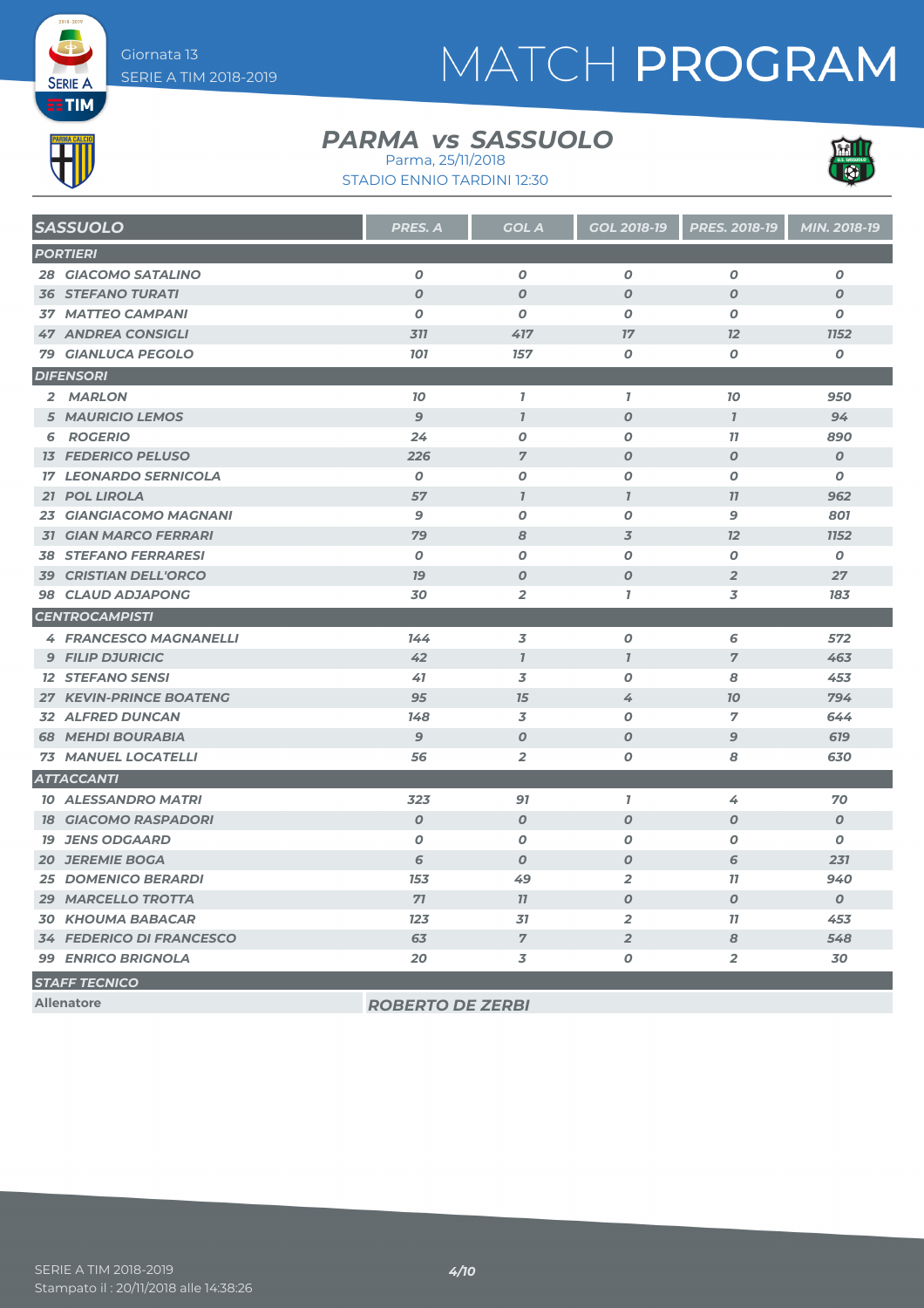## MATCH PROGRAM



**SERIE A** 

#### **PARMA** *vs* SASSUOLO Parma, 25/11/2018

STADIO ENNIO TARDINI 12:30



### *RENDIMENTO RECENTE*

| <b>PARMA</b>        |                                                                              |                                                                           |         |
|---------------------|------------------------------------------------------------------------------|---------------------------------------------------------------------------|---------|
| 12^ GIORNATA        | <b>TORINO</b>                                                                | <b>PARMA</b>                                                              |         |
| 10/11/2018          | 37'(1 <sup>°</sup> T) D. BASELLI                                             | 9'(1 <sup>°</sup> T) GERVINHO, 25'(1 <sup>°</sup> T) R. INGLESE           | $7-2$   |
| <b>11^ GIORNATA</b> | <b>PARMA</b>                                                                 | <b>FROSINONE</b>                                                          | $O-O$   |
| 04/11/2018          |                                                                              |                                                                           |         |
| 10^ GIORNATA        | <b>ATALANTA</b>                                                              | <b>PARMA</b>                                                              |         |
| 27/10/2018          | 10'(2°T)[A] R. GAGLIOLO, 27'(2°T) J. PALOMINO, 35'(2°T)<br><b>G. MANCINI</b> |                                                                           | $3-0$   |
| 9^ GIORNATA         | <b>PARMA</b>                                                                 | <b>LAZIO</b>                                                              |         |
| 21/10/2018          |                                                                              | 36'(2°T) C. IMMOBILE, 49'(2°T) J. CORREA                                  | $0 - 2$ |
| <b>8^ GIORNATA</b>  | <b>GENOA</b>                                                                 | <b>PARMA</b>                                                              |         |
| 07/10/2018          | 6'(1°T) K. PIATEK                                                            | 16'(1°T) L. RIGONI, 26'(1°T) L. SILIGARDI, 30'(1°T) F.<br><b>CERAVOLO</b> | $7 - 3$ |
|                     |                                                                              |                                                                           |         |

#### *SASSUOLO*

| 12^ GIORNATA<br>11/11/2018 | <b>SASSUOLO</b><br>15'(1°T) G. FERRARI | <b>LAZIO</b><br>8'(1°T) M. PAROLO                    | $1 - 7$ |
|----------------------------|----------------------------------------|------------------------------------------------------|---------|
|                            |                                        |                                                      |         |
| <b>11^ GIORNATA</b>        | <b>CHIEVOVERONA</b>                    | <b>SASSUOLO</b>                                      |         |
| 04/11/2018                 |                                        | 42'(1°T) F. DI FRANCESCO, 49'(2°T)[A] E. GIACCHERINI | $0 - 2$ |
| 10^ GIORNATA               | <b>SASSUOLO</b>                        | <b>BOLOGNA</b>                                       |         |
| 28/10/2018                 | 17'(1°T) MARLON, 40'(2°T) K. BOATENG   | 2'(1°T) R. PALACIO, 11'(2°T) I. MBAYE                | $2 - 2$ |
| 9^ GIORNATA                | <b>SAMPDORIA</b>                       | <b>SASSUOLO</b>                                      |         |
| 22/10/2018                 |                                        |                                                      | $O-O$   |
| <b>8^ GIORNATA</b>         | <b>NAPOLI</b>                          | <b>SASSUOLO</b>                                      |         |
| 07/10/2018                 | 3'(1°T) A. OUNAS, 27'(2°T) L. INSIGNE  |                                                      | $2 - 0$ |

| <b>CONFRONTO SQUADRE (Valori medi)</b> | <b>PARMA</b> | <b>SASSUOLO</b> |
|----------------------------------------|--------------|-----------------|
| <b>Goal Fatti</b>                      |              | 1.67            |
| <b>Goal Subiti</b>                     | 7.25         | 1.42            |
| <b>Tiri totali</b>                     | 7.5          | 10              |
| <b>Tiri in porta</b>                   | 4.08         | 5.25            |
| <b>Assist</b>                          | 0.42         |                 |
| Azioni di attacco                      | 36.67        | 46.08           |
| Passaggi riusciti                      | 253          | 453             |
| Passaggi riusciti %                    | 75%          | 85%             |
| <b>Falli Fatti</b>                     | <b>11.92</b> | 15              |
| <b>Falli Subiti</b>                    | 9.67         | 14.17           |
| <b>Baricentro</b>                      | 44.49m       | 49.68m          |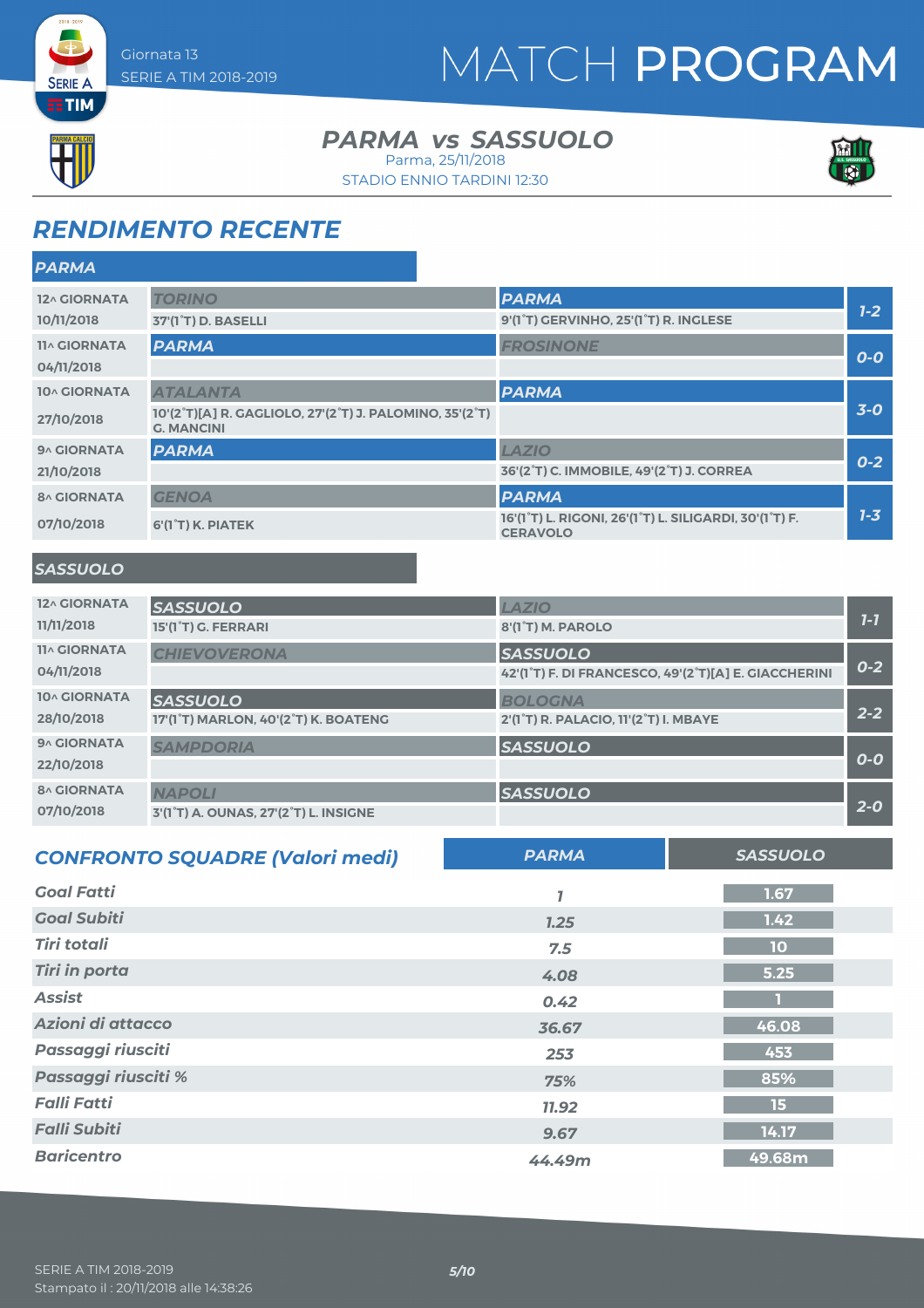SERIE A **TIM** 

## MATCH PROGRAM

#### **PARMA** *vs* SASSUOLO Parma, 25/11/2018

STADIO ENNIO TARDINI 12:30



#### *RENDIMENTO ATLETICO \**

| <b>PARMA</b>           | Pres. (Min.) | Media (km)   | Media<br>Sprint (Km) | <b>SASSUOLO</b>       | Pres. (Min.) | Media (km) | Media<br>Sprint (Km) |
|------------------------|--------------|--------------|----------------------|-----------------------|--------------|------------|----------------------|
| 5 L. STULAC            | 11 (1001')   | 11.455       | 0.581                | <b>4F. MAGNANELLI</b> | 6(572)       | 11.948     | 0.728                |
| 17 A. BARILLA'         | 11(1014)     | 11.123       | 0.886                | 73 M. LOCATELLI       | 8 (630')     | 10.69      | 0.477                |
| 88 A. GRASSI           | 4(268)       | 10.824       | 1.005                | <b>31</b> G. FERRARI  | 12 (1152')   | 10.384     | 0.596                |
| <b>32</b> L. RIGONI    | 9(732)       | 10.452       | 0.794                | 32 A. DUNCAN          | 7(644)       | 10.291     | 0.671                |
| 2 S. IACOPONI          | 12 (1126')   | 10.369       | 0.737                | 21 P. LIROLA          | 11(962)      | 10.157     | 0.918                |
| <b>22</b> B. ALVES     | 12(1144)     | 10.022       | 0.454                | <b>6</b> ROGERIO      | 11 (890')    | 10.106     | 0.988                |
| <b>18</b> M. GOBBI     | 11(844)      | 10.004 0.844 |                      | 2 MARLON              | 10 (950')    | 10.079     | 0.626                |
| 28 R. GAGLIOLO         | 12(1144)     | 9.784        | 0.522                | 5 M. LEMOS            | 7(94)        | 9.874      | 0.552                |
| 27 GERVINHO            | 8(603)       | 9.542        | 1.066                | 25 D. BERARDI         | 11(940)      | 9.828      | 0.934                |
| 45 R. INGLESE          | 9(646)       | 9.444        | 0.747                | 23 G. MAGNANI         | 9(801)       | 9.603      | 0.465                |
| 26 L. SILIGARDI        | 7(526)       | 9.414        | 0.739                | 68 M. BOURABIA        | 9(619')      | 9.433      | 0.767                |
| 21 M. SCOZZARELLA      | 2(93)        | 9.095        | 0.414                | 9 F. DJURICIC         | 7(463)       | 9.163      | 0.761                |
| 8 A. DEIOLA            | 7(317)       | 8.869        | 0.883                | 34 F. DI FRANCESCO    | 8(548)       | 8.902      | 0.896                |
| 7A. DA CRUZ            | 3 (159')     | 8.58         | 0.833                | 27 K. BOATENG         | 10 (794')    | 8.882      | 0.596                |
| 20 A. DI GAUDIO        | 10(655)      | 7.754        | 0.673                | <b>12</b> S. SENSI    | 8(453)       | 8.783      | 0.721                |
| <b>3</b> F. DIMARCO    | 4(209)       | 7.502        | 0.548                | 98 C. ADJAPONG        | 3(183)       | 7.734      | 0.774                |
| 95 A. BASTONI          | 3(149)       | 7.486        | 0.32                 | 30 K. BABACAR         | 11(453)      | 6.811      | 0.678                |
| 9 F. CERAVOLO          | 11(488)      | 7.135        | 0.765                | <b>20</b> J. BOGA     | 6(231)       | 5.701      | 0.476                |
| 77 J. BIABIANY         | 3(112)       | 6.435        | 0.84                 | <b>10</b> A. MATRI    | 4(70)        | 2.471      | 0.276                |
| <b>10</b> A. CICIRETTI | 3(96)        | 5.815        | 0.495                | 39 C. DELL'ORCO       | 2(27)        | 2.307      | 0.242                |
| 23 M. GAZZOLA          | 2(48)        | 2.88         | 0.216                | 99 E. BRIGNOLA        | 2(30)        | 1.95       | 0.291                |
| <b>13</b> F. SIERRALTA | 1(18')       | 1.929        | 0.095                |                       |              |            |                      |
| 93 M. SPROCATI         | 1(15)        | 1.819        | 0.123                |                       |              |            |                      |

\* Le informazioni riportate sul Rendimento Atletico sono da intendersi riferite al periodo di permanenza nella squadra corrente.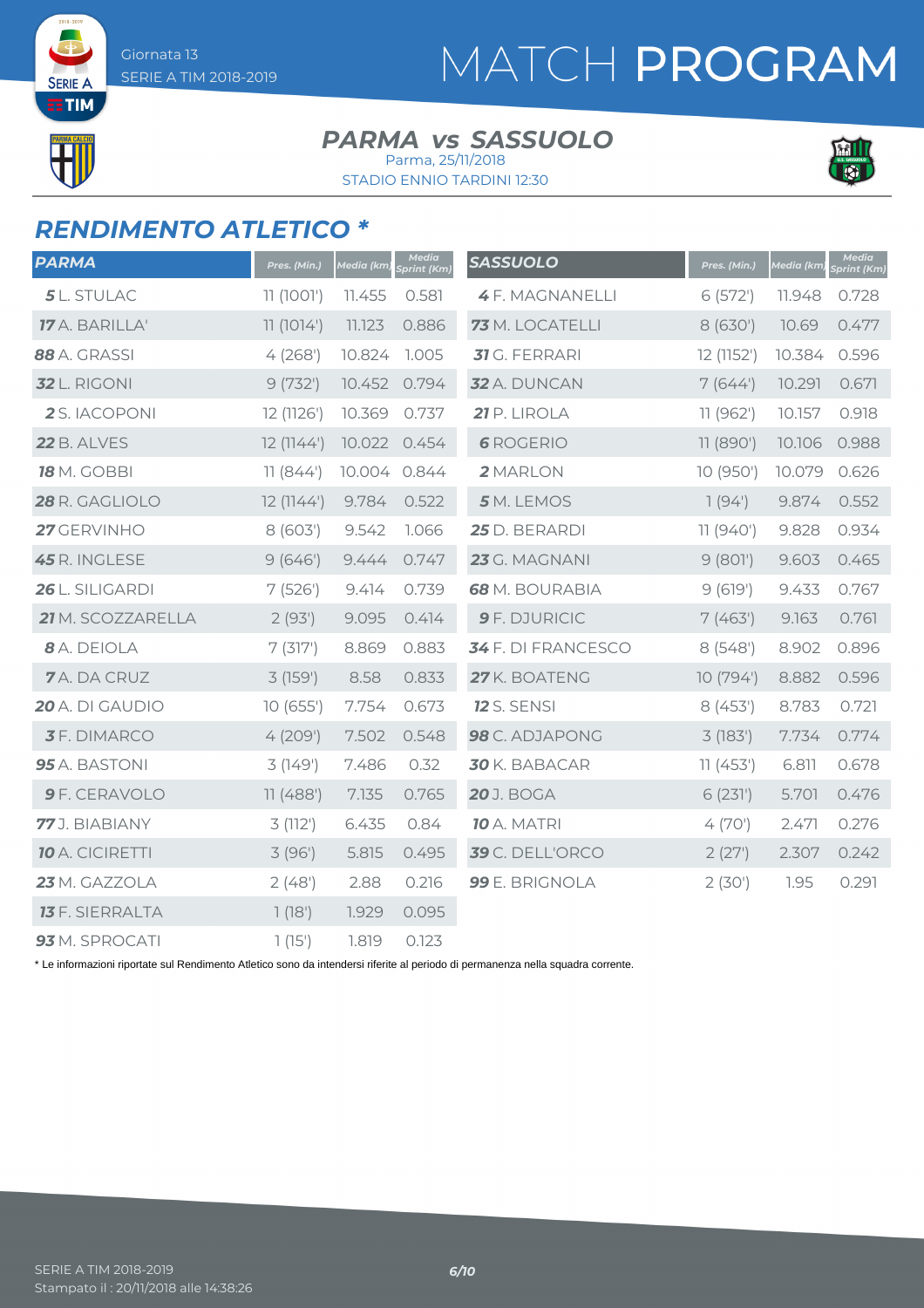### MATCH PROGRAM



**SERIE A** 

#### **PARMA** *vs* SASSUOLO

STADIO ENNIO TARDINI 12:30 Parma, 25/11/2018



#### *GLI INCONTRI DELLA 13 ^ GIORNATA*

| <b>UDINESE</b>  | <b>ROMA</b>         | 24/11/2018 15:00 |
|-----------------|---------------------|------------------|
| <b>JUVENTUS</b> | <b>SPAL</b>         | 24/11/2018 18:00 |
| <b>INTER</b>    | <b>FROSINONE</b>    | 24/11/2018 20:30 |
| <b>PARMA</b>    | <b>SASSUOLO</b>     | 25/11/2018 12:30 |
| <b>BOLOGNA</b>  | <b>FIORENTINA</b>   | 25/11/2018 15:00 |
| <b>EMPOLI</b>   | <b>ATALANTA</b>     | 25/11/2018 15:00 |
| <b>NAPOLI</b>   | <b>CHIEVOVERONA</b> | 25/11/2018 15:00 |
| <b>LAZIO</b>    | <b>MILAN</b>        | 25/11/2018 18:00 |
| <b>GENOA</b>    | <b>SAMPDORIA</b>    | 25/11/2018 20:30 |
| <b>CAGLIARI</b> | <b>TORINO</b>       | 26/11/2018 20:30 |

#### *CLASSIFICA SERIE A*

|                     | <b>PTI</b>     | <b>GIOC</b> | <b>VINTE</b>        | <b>NULLE</b>            | <b>PERSE</b>             | GF | <b>GS</b> | <b>DIFF.RETI</b> |
|---------------------|----------------|-------------|---------------------|-------------------------|--------------------------|----|-----------|------------------|
| <b>JUVENTUS</b>     | 34             | 12          | 77                  | $\overline{\mathbf{I}}$ | $\boldsymbol{0}$         | 26 | 8         | $+18$            |
| <b>NAPOLI</b>       | 28             | 12          | 9                   | $\mathbf{I}$            | $\overline{2}$           | 26 | 13        | $+13$            |
| <b>INTER</b>        | 25             | 12          | 8                   | $\mathbf{I}$            | $\overline{\mathbf{3}}$  | 22 | 10        | $+12$            |
| <b>LAZIO</b>        | 22             | 12          | $\overline{7}$      | $\mathbf{I}$            | 4                        | 18 | 14        | $+4$             |
| <b>MILAN</b>        | 21             | 12          | $6\phantom{1}$      | $\overline{3}$          | $\overline{\mathbf{3}}$  | 21 | 76        | $+5$             |
| <b>ROMA</b>         | 19             | 12          | 5                   | 4                       | $\overline{\mathbf{3}}$  | 22 | 15        | $+7$             |
| <b>SASSUOLO</b>     | 19             | 12          | 5                   | 4                       | $\overline{\mathbf{3}}$  | 20 | 17        | $+3$             |
| <b>ATALANTA</b>     | 18             | 12          | 5                   | $\overline{3}$          | 4                        | 23 | 14        | $+9$             |
| <b>FIORENTINA</b>   | 17             | 12          | 4                   | 5                       | $\overline{3}$           | 18 | 10        | $+8$             |
| <b>TORINO</b>       | 17             | 12          | 4                   | 5                       | $\overline{\mathcal{S}}$ | 17 | 15        | $+2$             |
| <b>PARMA</b>        | 17             | 12          | 5                   | $\overline{2}$          | 5                        | 12 | 15        | $-3$             |
| <b>SAMPDORIA</b>    | 15             | 12          | 4                   | $\overline{3}$          | 5                        | 76 | 15        | $+7$             |
| <b>CAGLIARI</b>     | 14             | 12          | $\overline{3}$      | 5                       | 4                        | 12 | 76        | $-4$             |
| <b>GENOA</b>        | 14             | 12          | 4                   | $\overline{2}$          | 6                        | 17 | 26        | -9               |
| <b>SPAL</b>         | 13             | 12          | 4                   | $\mathbf{7}$            | $\overline{z}$           | 77 | 79        | -8               |
| <b>BOLOGNA</b>      | 10             | 12          | $\overline{2}$      | 4                       | 6                        | 11 | 18        | $-7$             |
| <b>UDINESE</b>      | $\mathbf{9}$   | 12          | $\overline{2}$      | $\overline{3}$          | $\overline{z}$           | 11 | 78        | $-7$             |
| <b>EMPOLI</b>       | $\mathbf{9}$   | 12          | $\overline{2}$      | 3                       | $\overline{7}$           | 12 | 21        | -9               |
| <b>FROSINONE</b>    | $\overline{7}$ | 12          | $\boldsymbol{\eta}$ | 4                       | $\overline{z}$           | 70 | 25        | $-15$            |
| <b>CHIEVOVERONA</b> | $\pmb{O}$      | 12          | $\boldsymbol{O}$    | $\overline{3}$          | 9                        | 10 | 30        | $-20$            |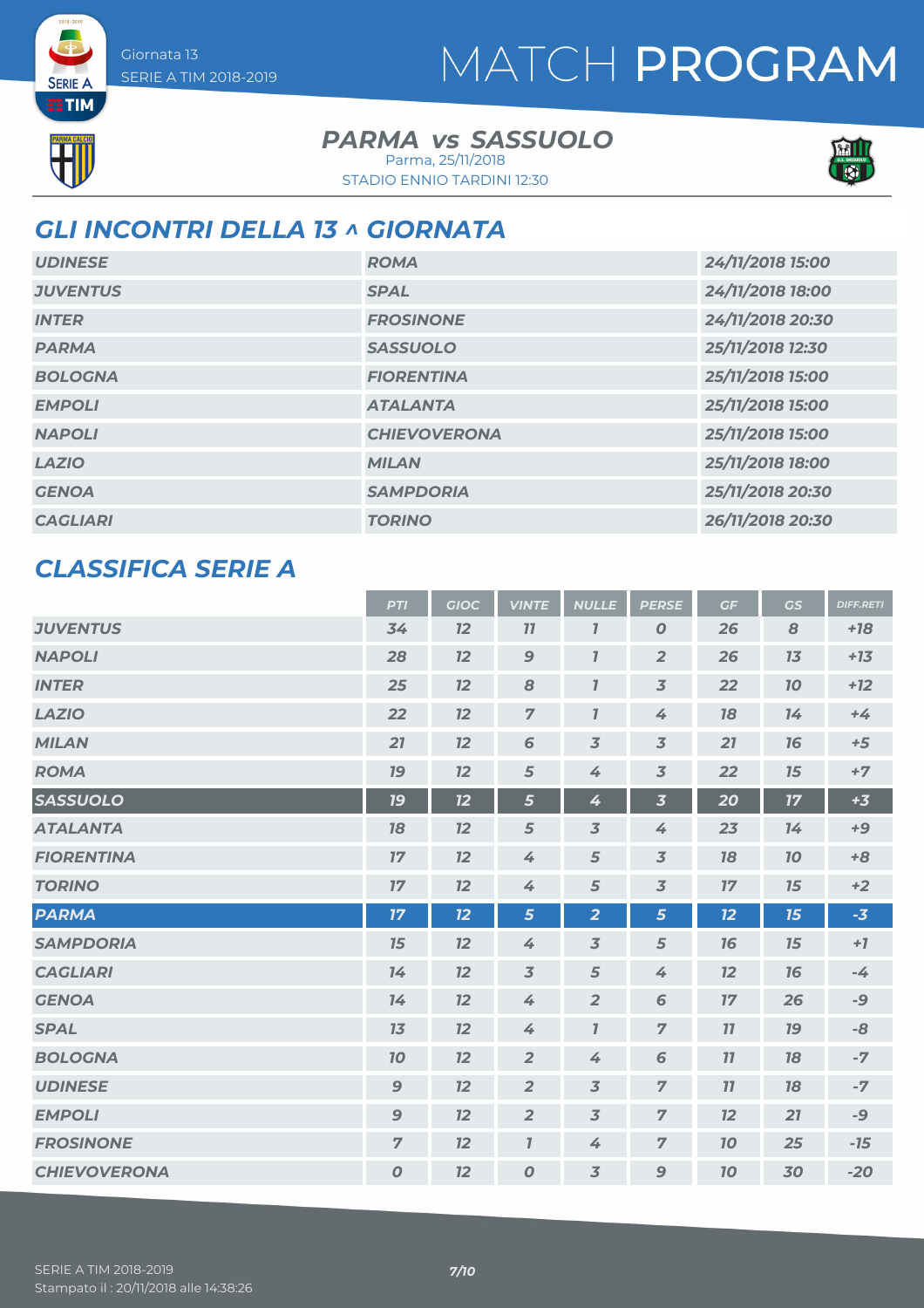### MATCH PROGRAM

### **PARMA** *vs* SASSUOLO



**SERIE A ETIM** 

> STADIO ENNIO TARDINI 12:30 Parma, 25/11/2018



### *CLASSIFICA GIOCATORI*

| <b>RANKING MARCATORI</b> | <b>Gol(Rigore)</b> |
|--------------------------|--------------------|
| <b>K. PIATEK</b>         | <b>GEN</b> 9 (0)   |
| 2 C. IMMOBILE            | $LAZ$ 8(1)         |
| 2 C. RONALDO             | $JUV$ 8 (1)        |
| 4 M. ICARDI              | $INT$ $7(2)$       |
| 4 L. INSIGNE             | <b>NAP 7(0)</b>    |
| 4 D. MERTENS             | <b>NAP</b> 7(1)    |
| <b>7 L. PAVOLETTI</b>    | CAG 6 (0)          |
| <b>7 F. CAPUTO</b>       | $EMP$ 6(1)         |
| 7 G. DEFREL              | <b>SAM 6 (0)</b>   |
| <b>10 M. MANDZUKIC</b>   | $JUV$ 5 (0)        |

#### *CLASSIFICA SQUADRE*

| <b>RANKING SQUADRE</b>            | Gol - Media Gol         |
|-----------------------------------|-------------------------|
| <b>JUVENTUS</b>                   | 2.17<br>26              |
| <b>NAPOLI</b><br>ī.               | 2.17<br>26              |
| <b>ATALANTA</b>                   | 1.92<br>23              |
| <b>INTER</b><br>4                 | 1.83<br>22              |
| <b>ROMA</b><br>4                  | 1.83<br>22              |
| <b>MILAN</b><br>6                 | 1.75                    |
| <b>SASSUOLO</b><br>7              | 1.67<br>20              |
| <b>FIORENTINA</b><br>8            | 18<br>1.5               |
| <b>LAZIO</b><br>8                 | 7.5<br>18               |
| <b>10 GENOA</b>                   | 1.42<br>1/7             |
| <b>TORINO</b><br>10 <sup>1</sup>  | 1.42                    |
| <b>SAMPDORIA</b>                  | 1.33<br>16              |
| <b>CAGLIARI</b><br>13             | 12                      |
| <b>13 EMPOLI</b>                  | ī<br>12                 |
| <b>13 PARMA</b>                   | 72                      |
| <b>BOLOGNA</b><br><b>16</b>       | $\overline{11}$<br>0.92 |
| <b>16 SPAL</b>                    | 7 <sup>7</sup><br>0.92  |
| <b>UDINESE</b><br>16 <sup>1</sup> | 0.92<br>77              |
| <b>CHIEVOVERONA</b><br><b>19</b>  | 0.83<br>10              |
| <b>19 FROSINONE</b>               | 0.83<br>10              |

|                         | <b>RANKING SQUADRE</b> | Tot Tiri - In Porta - Fuori |           |    |
|-------------------------|------------------------|-----------------------------|-----------|----|
|                         | <b>JUVENTUS</b>        | <b>180</b>                  | 93        | 87 |
|                         | <b>NAPOLI</b>          | <b>176</b>                  | 89        | 87 |
| $\overline{\mathbf{3}}$ | <b>ATALANTA</b>        | <b>167</b>                  | 88        | 79 |
| 4                       | <b>ROMA</b>            | 153                         | 94        | 59 |
| 5                       | <b>MILAN</b>           | <b>149</b>                  | 87        | 62 |
| 6                       | <b>INTER</b>           | 147                         | 71        | 76 |
| 7                       | <b>LAZIO</b>           | 145                         | 72        | 73 |
| 8                       | <b>FIORENTINA</b>      | 136                         |           | 62 |
| 9                       | <b>TORINO</b>          | <b>128</b>                  | 65        | 63 |
| 10                      | <b>UDINESE</b>         | <b>125</b>                  | <b>59</b> | 66 |
| 7 <sub>1</sub>          | <b>SASSUOLO</b>        | <b>120</b>                  | 63        | 57 |
| 12                      | <b>EMPOLI</b>          | <b>777</b>                  | 61        | 56 |
| 13                      | <b>GENOA</b>           | <b>716</b>                  | 60        | 56 |
| 14                      | <b>BOLOGNA</b>         | <b>103</b>                  | 45        | 58 |
| <b>15</b>               | <b>CAGLIARI</b>        | <b>707</b>                  | 4<br>4    | 57 |
| <b>15</b>               | <b>SPAL</b>            | <b>101</b>                  | 50        | 51 |
| 17                      | <b>SAMPDORIA</b>       | 95                          | 51        | 44 |
| 18                      | <b>CHIEVOVERONA</b>    | 9<br>0                      | 40        | 50 |
| 18                      | <b>PARMA</b>           | 90                          | 49        | 41 |
|                         | <b>20 FROSINONE</b>    |                             | 85 40     | 45 |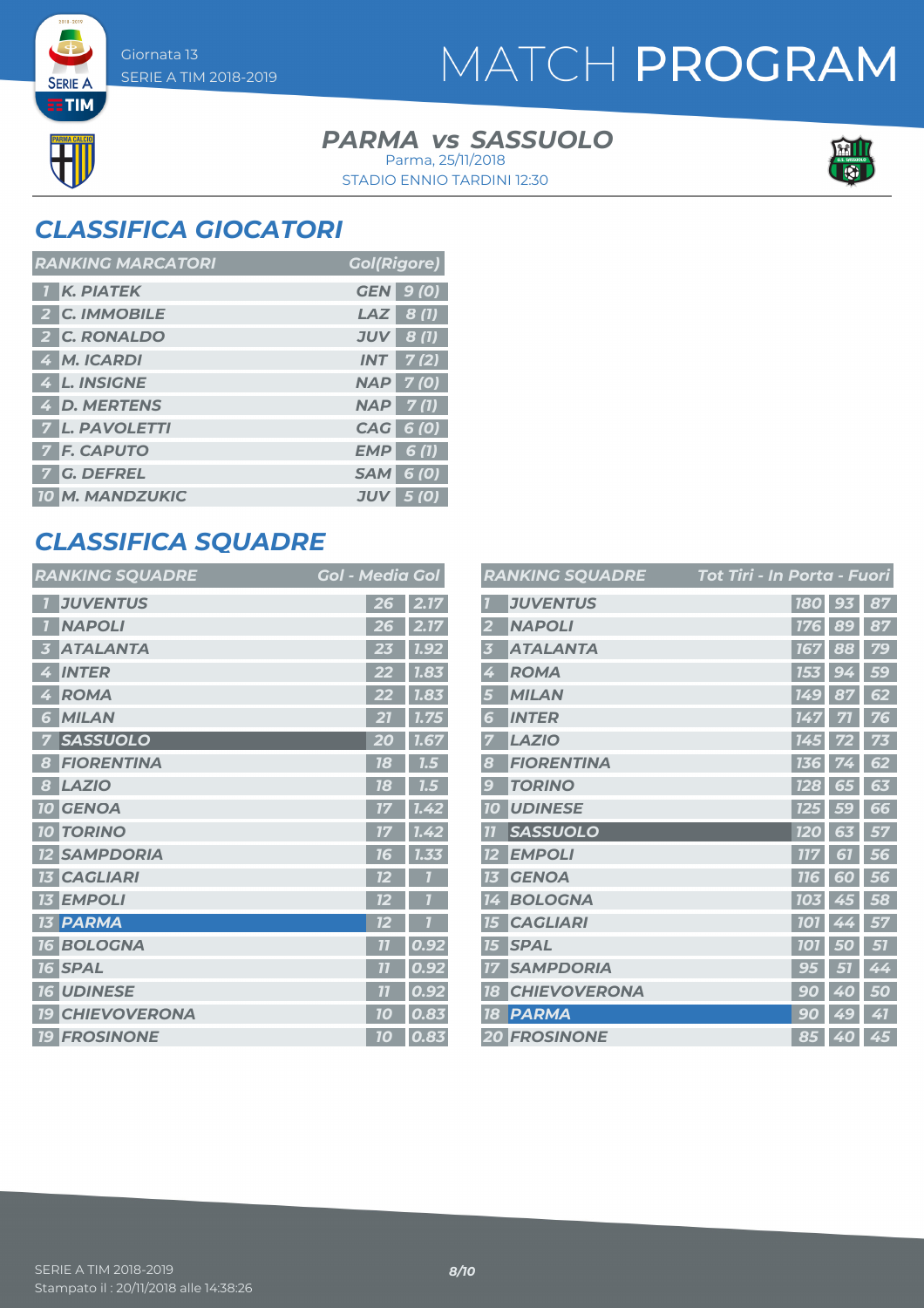**SERIE A ETIM** 

## MATCH PROGRAM

#### **PARMA** *vs* SASSUOLO



STADIO ENNIO TARDINI 12:30 Parma, 25/11/2018

| בתשמש שפט שוותו והי    | 122124          |
|------------------------|-----------------|
| <b>NAPOLI</b>          | 16              |
| <b>ROMA</b>            | 16              |
| <b>ATALANTA</b>        | 14              |
| <b>JUVENTUS</b><br>3   | 14              |
| <b>INTER</b><br>5      | 13              |
| <b>MILAN</b><br>5      | 13              |
| <b>SAMPDORIA</b><br>5  | 73              |
| SASSUOLO<br>8          | $\overline{12}$ |
| <b>GENOA</b><br>9      | 77              |
| <b>10 BOLOGNA</b>      | $\overline{S}$  |
| <b>10 CAGLIARI</b>     | $\overline{S}$  |
| <b>12 FIORENTINA</b>   | 8               |
| <b>12 LAZIO</b>        | 8               |
| <b>12 TORINO</b>       | 8               |
| <b>12 UDINESE</b>      | 8               |
| <b>16 EMPOLI</b>       | 7               |
| <b>16 FROSINONE</b>    |                 |
| <b>16 SPAL</b>         | 7               |
| <b>19 PARMA</b>        | 5               |
| <b>20 CHIEVOVERONA</b> | 4               |
|                        |                 |

*RANKING SOUADRE* Assist

|                         | <b>RANKING SQUADRE</b> | Passaggi riusciti - % * |     |    |
|-------------------------|------------------------|-------------------------|-----|----|
|                         | <b>JUVENTUS</b>        |                         | 547 | 88 |
| $\overline{\mathbf{2}}$ | <b>NAPOLI</b>          |                         | 537 | 87 |
| 3                       | <b>INTER</b>           |                         | 485 | 85 |
| 4                       | <b>MILAN</b>           |                         | 478 | 87 |
| 5                       | <b>ROMA</b>            |                         | 468 | 85 |
| 6                       | <b>ATALANTA</b>        |                         | 458 | 84 |
| 7                       | <b>SASSUOLO</b>        |                         | 453 | 85 |
| 8                       | <b>SAMPDORIA</b>       |                         | 436 | 82 |
| $\overline{S}$          | <b>EMPOLI</b>          |                         | 429 | 83 |
| 10                      | <b>LAZIO</b>           |                         | 399 | 82 |
|                         | <b>TI SPAL</b>         |                         | 388 | 83 |
|                         | <b>12 CAGLIARI</b>     |                         | 383 | 80 |
|                         | <b>13 CHIEVOVERONA</b> |                         | 367 | 80 |
|                         | <b>14 TORINO</b>       |                         | 365 | 79 |
|                         | <b>15 FIORENTINA</b>   |                         | 350 | 79 |
|                         | <b>16 UDINESE</b>      |                         | 333 | 80 |
|                         | <b>17 GENOA</b>        |                         | 315 | 78 |
|                         | <b>18 FROSINONE</b>    |                         | 313 | 78 |
|                         | <b>19 BOLOGNA</b>      |                         | 271 | 75 |
|                         | 20 PARMA               |                         | 253 | 75 |

\* Valori medi per partita.

| <b>Tot. Parate - Media</b> | <b>RANKING SQUADRE</b>          | <b>Media Km</b> |
|----------------------------|---------------------------------|-----------------|
| 60<br>5                    | <b>CAGLIARI</b>                 | 112.354         |
| 4.58<br>55                 | <b>BOLOGNA</b>                  | 111.852         |
| 4.42<br>53                 | <b>ATALANTA</b>                 | 110.999         |
| 4.08<br>49                 | <b>CHIEVOVERONA</b>             | 110.399         |
| 3.75<br>45                 | <b>INTER</b>                    | 110.29          |
| 42<br>$\overline{3.5}$     | <b>MILAN</b><br>6               | 109.733         |
| 39<br>3.25                 | <b>EMPOLI</b>                   | 109.326         |
| 3.25<br>39                 | <b>PARMA</b>                    | 109.241         |
| 3.17<br>38                 | <b>JUVENTUS</b>                 | 108.366         |
| 3.17<br>38                 | <b>10 NAPOLI</b>                | 107.915         |
| 36<br>3                    | <b>11 LAZIO</b>                 | 107.889         |
| 3<br>36                    | <b>12 SASSUOLO</b>              | 107.82          |
| 2.92<br>35                 | <b>13 FIORENTINA</b>            | 107.677         |
| 2.92<br>35                 | <b>14 ROMA</b>                  | 106.922         |
| 2.58<br>31                 | <b>15 SPAL</b>                  | 106.427         |
| 2.5<br>30                  | <b>16 TORINO</b>                | 106.386         |
| 28<br>2.33                 | <b>GENOA</b><br>17 <sup>1</sup> | 105.938         |
| 2.25<br>27                 | <b>18 FROSINONE</b>             | 105.904         |
| 2.17<br>26                 | <b>19 SAMPDORIA</b>             | 105.863         |
| 24<br>$\overline{2}$       | <b>20 UDINESE</b>               | 105.504         |

| <b>PARMA</b>                     | 60        | 5              |
|----------------------------------|-----------|----------------|
| <b>FROSINONE</b>                 | 55        | 4.58           |
| <b>EMPOLI</b>                    | 53        | 4.42           |
| <b>BOLOGNA</b>                   | 49        | 4.08           |
| <b>CHIEVOVERONA</b>              | 45        | 3.75           |
| <b>GENOA</b><br>Б                | 42        | 3.5            |
| <b>LAZIO</b>                     | <b>39</b> | 3.25           |
| <b>SPAL</b><br>8                 | 5c        | 3.25           |
| <b>INTER</b><br>$\bullet$        | 38        | 3.17           |
| <b>10 CAGLIARI</b>               | 38        | 3.17           |
| <b>UDINESE</b><br>7 <sub>1</sub> | 36        | 3              |
| <b>12 ROMA</b>                   | 36        | 3              |
| <b>SAMPDORIA</b><br>13           | 35        | 2.92           |
| <b>TORINO</b><br>14              | 35        | 2.92           |
| <b>FIORENTINA</b>                | 31        | 2.58           |
| <b>NAPOLI</b><br>6               | 0<br>51   | 2.5            |
| <b>17 SASSUOLO</b>               | 28        | 2.33           |
| <b>18 MILAN</b>                  | 27        | 2.25           |
| <b>19 ATALANTA</b>               | 26        | 2.17           |
| <b>20 JUVENTUS</b>               | 24        | $\overline{2}$ |

**RANKING SOUADRE**